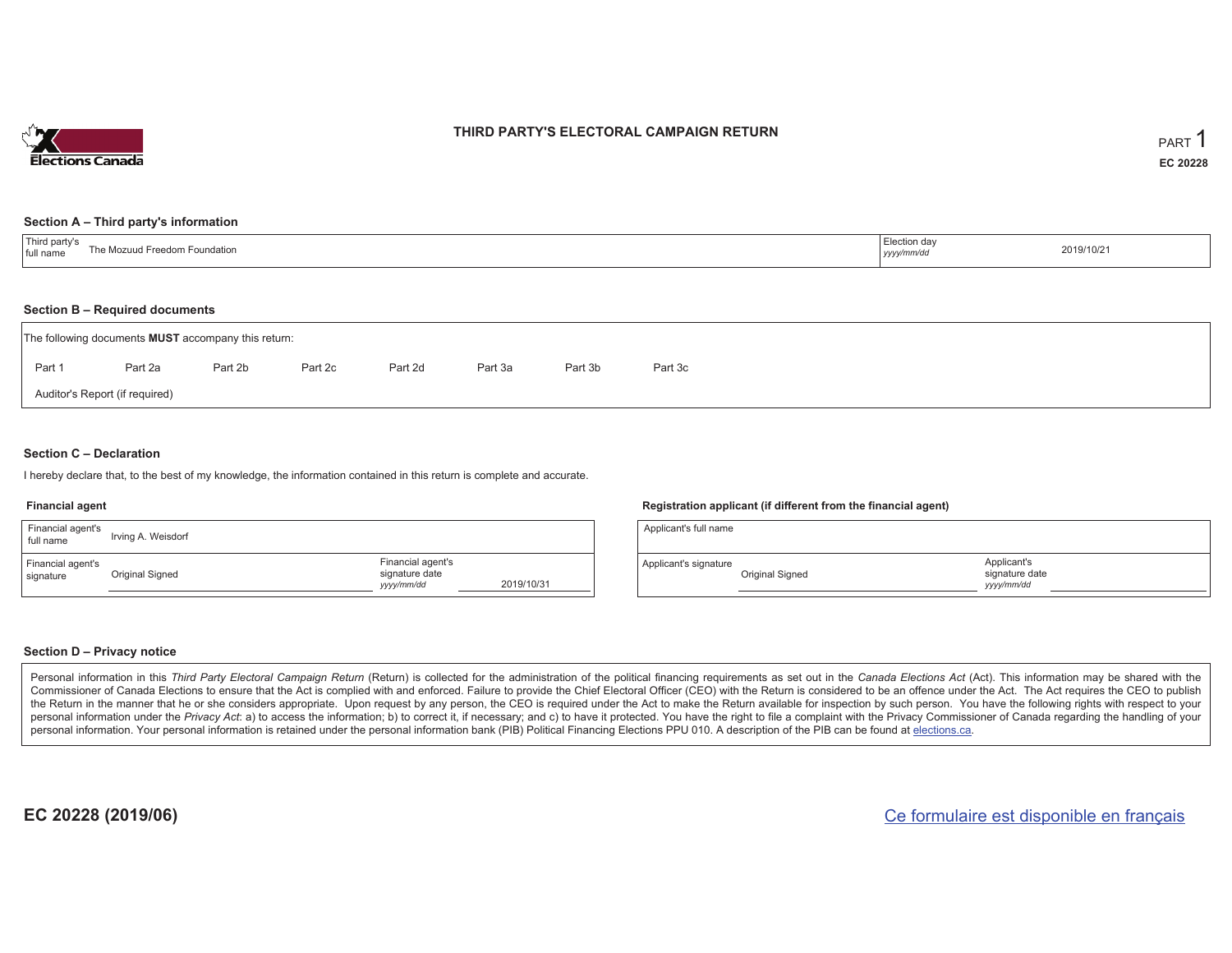

### **THIRD PARTY'S ELECTORAL CAMPAIGN RETURN HIRD PARTY'S ELECTORAL CAMPAIGN RETURN<br>Statement of monetary contributions received**

|                |                         |                      |               |      |            |                 |                |                                                                                   |            | Business /                 |            |             | Corporation              | Unincorporated                 |
|----------------|-------------------------|----------------------|---------------|------|------------|-----------------|----------------|-----------------------------------------------------------------------------------|------------|----------------------------|------------|-------------|--------------------------|--------------------------------|
| No.            | Full name               | <b>Street</b><br>no. | <b>Street</b> | Apt. | City       | Prov./<br>Terr. | Postal<br>code | Date<br>received                                                                  | Individual | Commercial<br>organization | Government | Trade union | without share<br>capital | organization or<br>association |
|                |                         |                      |               |      |            |                 |                | yyyy/mm/dd                                                                        | \$         | s.                         | \$         | \$          | \$                       | \$                             |
| $\overline{1}$ | Canada Sportswear       |                      |               |      | Toronto    | ON              | M9L2Z3         | 2019/09/11                                                                        |            | 360.00                     |            |             |                          |                                |
|                | 2 Sam Smith & Son Prop. |                      |               |      | Toronto    | ON              | M5S1G9         | 2019/09/11                                                                        |            | 5,000.00                   |            |             |                          |                                |
| $\mathbf{3}$   | Jescocom Inv.           |                      |               |      | Toronto    | ON              | M4T2S3         | 2019/09/11                                                                        |            | 500.00                     |            |             |                          |                                |
|                | 4 Senberg Mngt Ltd.     |                      |               |      | Mount Hope | ON              | L0R1W0         | 2019/09/04                                                                        |            | 1,800.00                   |            |             |                          |                                |
|                |                         |                      |               |      |            |                 |                |                                                                                   |            |                            |            |             |                          |                                |
|                |                         |                      |               |      |            |                 |                |                                                                                   |            |                            |            |             |                          |                                |
|                |                         |                      |               |      |            |                 |                |                                                                                   |            |                            |            |             |                          |                                |
|                |                         |                      |               |      |            |                 |                |                                                                                   |            |                            |            |             |                          |                                |
|                |                         |                      |               |      |            |                 |                |                                                                                   |            |                            |            |             |                          |                                |
|                |                         |                      |               |      |            |                 |                |                                                                                   |            |                            |            |             |                          |                                |
|                |                         |                      |               |      |            |                 |                |                                                                                   |            |                            |            |             |                          |                                |
|                |                         |                      |               |      |            |                 |                |                                                                                   |            |                            |            |             |                          |                                |
|                |                         |                      |               |      |            |                 |                |                                                                                   |            |                            |            |             |                          |                                |
|                |                         |                      |               |      |            |                 |                |                                                                                   |            |                            |            |             |                          |                                |
|                |                         |                      |               |      |            |                 |                | Totals carried forward from previous page \$                                      |            |                            |            |             |                          |                                |
|                |                         |                      |               |      |            |                 |                | Total amount of monetary contributions by contributors who gave over \$200 (A)    |            | 7,660.00                   |            |             |                          |                                |
|                |                         |                      |               |      |            |                 |                | Number of contributors who gave over \$200                                        |            |                            |            |             |                          |                                |
|                |                         |                      |               |      |            |                 |                | Total amount of monetary contributions by contributors who gave \$200 or less (B) |            |                            |            |             |                          |                                |
|                |                         |                      |               |      |            |                 |                | Number of contributors who gave \$200 or less                                     |            |                            |            |             |                          |                                |
|                |                         |                      |               |      |            |                 |                | Total amount of all monetary contributions (A+B)                                  |            | 7,660.00                   |            |             |                          |                                |
|                |                         |                      |               |      |            |                 |                | Number of contributors who gave monetary contributions                            |            |                            |            |             |                          |                                |

|  | Third<br>party | edom Foundation<br>$\sim$ | 111111006<br>,,,,, | 2019/10/2 | Page |  | ັ |  |
|--|----------------|---------------------------|--------------------|-----------|------|--|---|--|
|--|----------------|---------------------------|--------------------|-----------|------|--|---|--|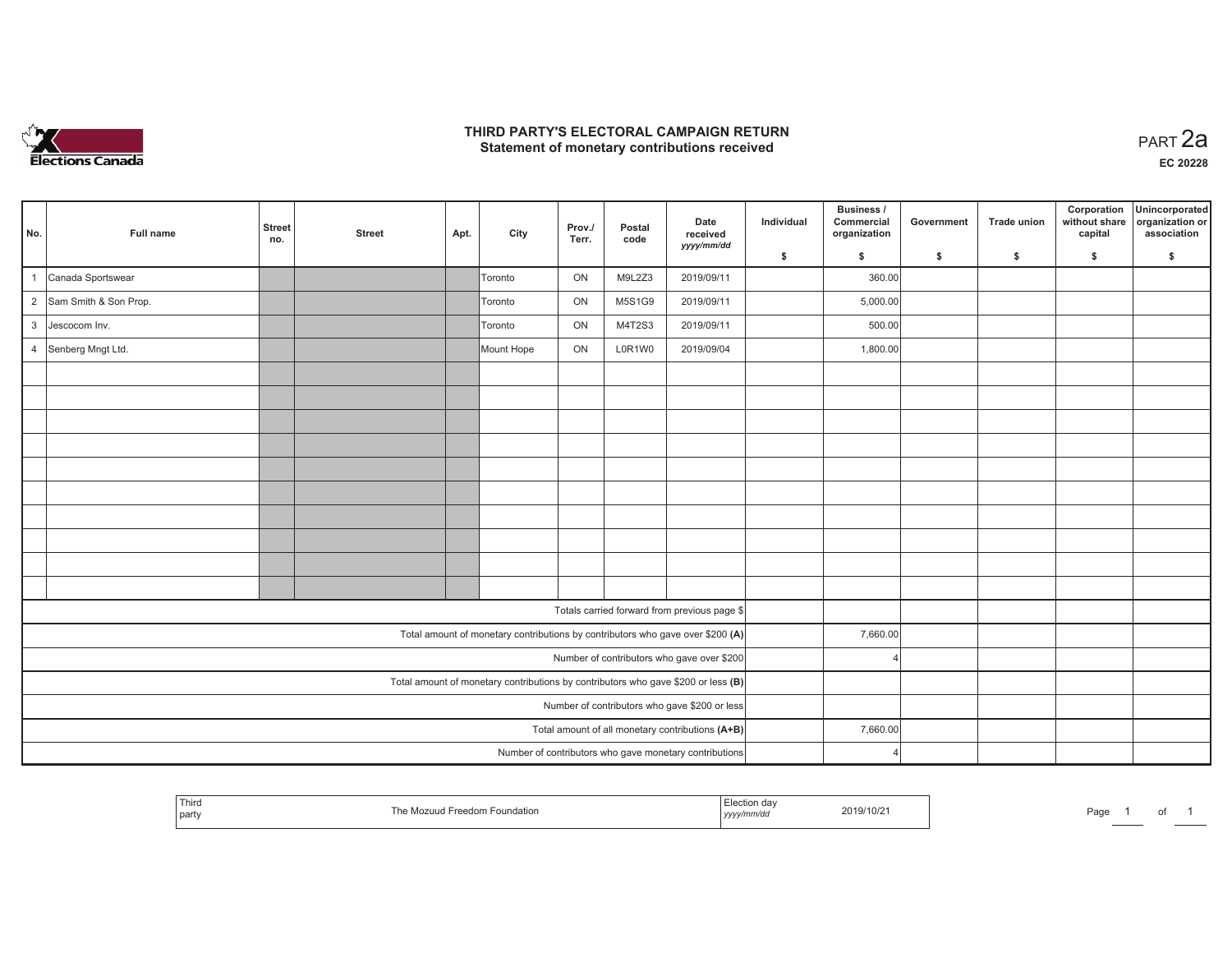

## **THIRD PARTY'S ELECTORAL CAMPAIGN RETURN**  THIRD PARTY'S ELECTORAL CAMPAIGN RETURN<br>Statement of non-monetary contributions received<br> **PART 2b**

1 of 1

| No. | Full name                                                                               | <b>Street</b><br>no. | <b>Street</b> | Apt. | City | Prov./<br>Terr. | Postal<br>code | Date<br>received<br>yyyy/mm/dd                                                     | Individual | <b>Business /</b><br>Commercial<br>organization | Government   | Trade union  | Corporation<br>capital | Unincorporated<br>without share organization or<br>association |
|-----|-----------------------------------------------------------------------------------------|----------------------|---------------|------|------|-----------------|----------------|------------------------------------------------------------------------------------|------------|-------------------------------------------------|--------------|--------------|------------------------|----------------------------------------------------------------|
|     |                                                                                         |                      |               |      |      |                 |                |                                                                                    | \$         | \$                                              | $\mathsf{s}$ | $\mathbf{s}$ | \$                     | \$                                                             |
|     |                                                                                         |                      |               |      |      |                 |                |                                                                                    |            |                                                 |              |              |                        |                                                                |
|     |                                                                                         |                      |               |      |      |                 |                |                                                                                    |            |                                                 |              |              |                        |                                                                |
|     |                                                                                         |                      |               |      |      |                 |                |                                                                                    |            |                                                 |              |              |                        |                                                                |
|     |                                                                                         |                      |               |      |      |                 |                |                                                                                    |            |                                                 |              |              |                        |                                                                |
|     |                                                                                         |                      |               |      |      |                 |                |                                                                                    |            |                                                 |              |              |                        |                                                                |
|     |                                                                                         |                      |               |      |      |                 |                |                                                                                    |            |                                                 |              |              |                        |                                                                |
|     |                                                                                         |                      |               |      |      |                 |                |                                                                                    |            |                                                 |              |              |                        |                                                                |
|     |                                                                                         |                      |               |      |      |                 |                |                                                                                    |            |                                                 |              |              |                        |                                                                |
|     |                                                                                         |                      |               |      |      |                 |                |                                                                                    |            |                                                 |              |              |                        |                                                                |
|     |                                                                                         |                      |               |      |      |                 |                |                                                                                    |            |                                                 |              |              |                        |                                                                |
|     |                                                                                         |                      |               |      |      |                 |                |                                                                                    |            |                                                 |              |              |                        |                                                                |
|     |                                                                                         |                      |               |      |      |                 |                |                                                                                    |            |                                                 |              |              |                        |                                                                |
|     |                                                                                         |                      |               |      |      |                 |                |                                                                                    |            |                                                 |              |              |                        |                                                                |
|     |                                                                                         |                      |               |      |      |                 |                |                                                                                    |            |                                                 |              |              |                        |                                                                |
|     |                                                                                         |                      |               |      |      |                 |                | Totals carried forward from previous page \$                                       |            |                                                 |              |              |                        |                                                                |
|     |                                                                                         |                      |               |      |      |                 |                |                                                                                    |            |                                                 |              |              |                        |                                                                |
|     |                                                                                         |                      |               |      |      |                 |                | Total amount of non-monetary contributions by contributors who gave over \$200 (A) |            |                                                 |              |              |                        |                                                                |
|     |                                                                                         |                      |               |      |      |                 |                | Number of contributors who gave over \$200                                         |            |                                                 |              |              |                        |                                                                |
|     | Total amount of non-monetary contributions by contributors who gave \$200 or less $(B)$ |                      |               |      |      |                 |                |                                                                                    |            |                                                 |              |              |                        |                                                                |
|     | Number of contributors who gave \$200 or less                                           |                      |               |      |      |                 |                |                                                                                    |            |                                                 |              |              |                        |                                                                |
|     |                                                                                         |                      |               |      |      |                 |                | Total amount of all non-monetary contributions (A+B)                               |            |                                                 |              |              |                        |                                                                |
|     |                                                                                         |                      |               |      |      |                 |                | Number of contributors who gave non-monetary contributions                         |            |                                                 |              |              |                        |                                                                |

| i hira<br>par | ⊢oundation<br>ווו7נ | ,,,,<br>11111 | 19/10/2 | Page |
|---------------|---------------------|---------------|---------|------|
|---------------|---------------------|---------------|---------|------|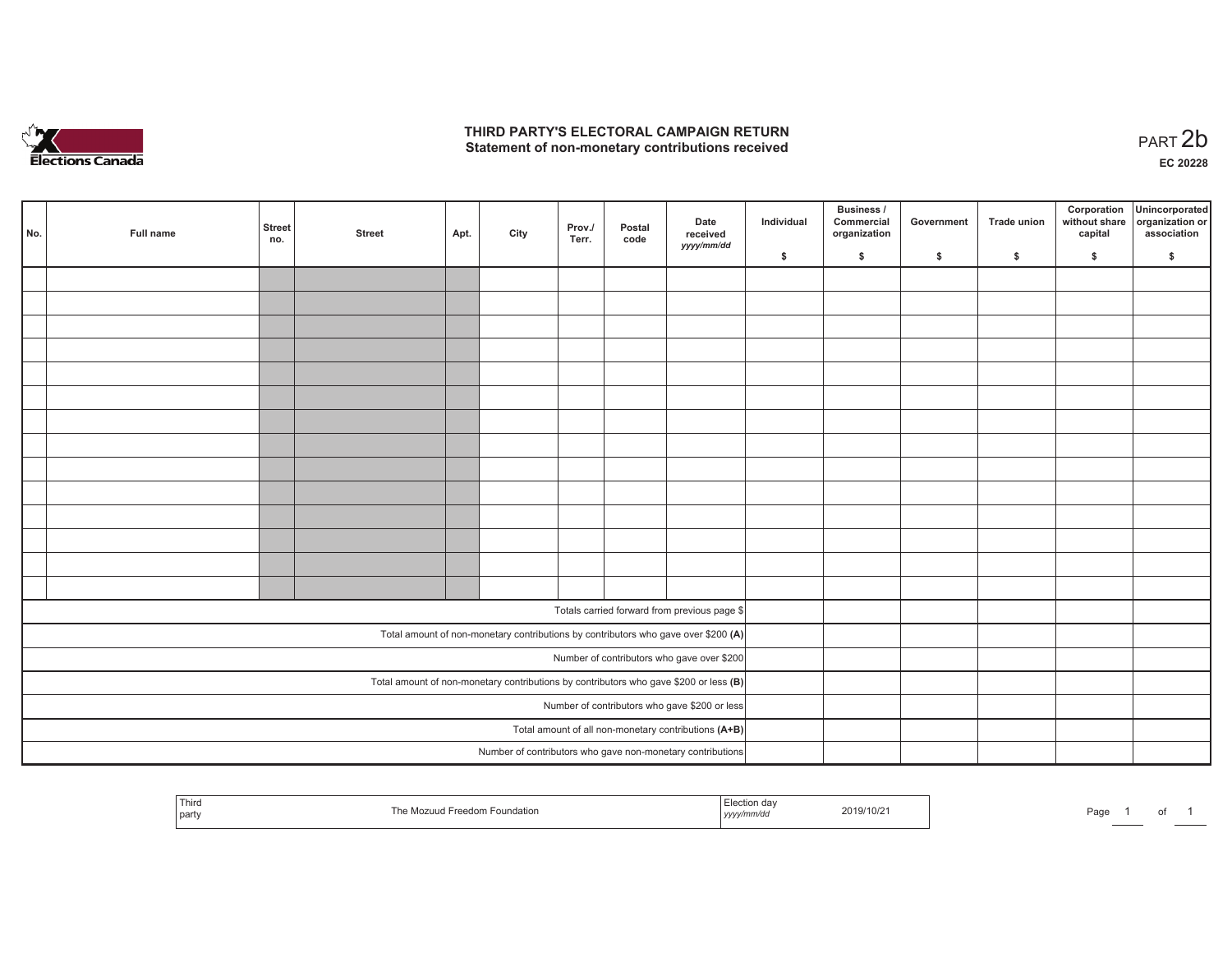

## **THIRD PARTY'S ELECTORAL CAMPAIGN RETURN STATE:** PARTY'S ELECTORAL CAMPAIGN RETURN<br>
Statement of operating loans received

**EC 20228**

| No. | Full name                                    | <b>Street</b><br>no. | <b>Street</b> | Apt. | City | Prov./<br>Terr. | Postal<br>code | Date<br>received<br>yyyy/mm/dd                                  | Individual | <b>Business /</b><br>Commercial<br>organization | Government | <b>Trade union</b> | Corporation<br>capital | Unincorporated<br>without share organization or<br>association |
|-----|----------------------------------------------|----------------------|---------------|------|------|-----------------|----------------|-----------------------------------------------------------------|------------|-------------------------------------------------|------------|--------------------|------------------------|----------------------------------------------------------------|
|     |                                              |                      |               |      |      |                 |                |                                                                 | \$         | \$                                              | \$         | \$                 | \$                     | \$                                                             |
|     |                                              |                      |               |      |      |                 |                |                                                                 |            |                                                 |            |                    |                        |                                                                |
|     |                                              |                      |               |      |      |                 |                |                                                                 |            |                                                 |            |                    |                        |                                                                |
|     |                                              |                      |               |      |      |                 |                |                                                                 |            |                                                 |            |                    |                        |                                                                |
|     |                                              |                      |               |      |      |                 |                |                                                                 |            |                                                 |            |                    |                        |                                                                |
|     |                                              |                      |               |      |      |                 |                |                                                                 |            |                                                 |            |                    |                        |                                                                |
|     |                                              |                      |               |      |      |                 |                |                                                                 |            |                                                 |            |                    |                        |                                                                |
|     |                                              |                      |               |      |      |                 |                |                                                                 |            |                                                 |            |                    |                        |                                                                |
|     |                                              |                      |               |      |      |                 |                |                                                                 |            |                                                 |            |                    |                        |                                                                |
|     |                                              |                      |               |      |      |                 |                |                                                                 |            |                                                 |            |                    |                        |                                                                |
|     |                                              |                      |               |      |      |                 |                |                                                                 |            |                                                 |            |                    |                        |                                                                |
|     |                                              |                      |               |      |      |                 |                |                                                                 |            |                                                 |            |                    |                        |                                                                |
|     |                                              |                      |               |      |      |                 |                |                                                                 |            |                                                 |            |                    |                        |                                                                |
|     |                                              |                      |               |      |      |                 |                |                                                                 |            |                                                 |            |                    |                        |                                                                |
|     |                                              |                      |               |      |      |                 |                |                                                                 |            |                                                 |            |                    |                        |                                                                |
|     |                                              |                      |               |      |      |                 |                | Totals carried forward from previous page \$                    |            |                                                 |            |                    |                        |                                                                |
|     |                                              |                      |               |      |      |                 |                | Total amount of loans by lenders who provided over \$200 (A)    |            |                                                 |            |                    |                        |                                                                |
|     |                                              |                      |               |      |      |                 |                | Number of lenders who provided over \$200                       |            |                                                 |            |                    |                        |                                                                |
|     |                                              |                      |               |      |      |                 |                | Total amount of loans by lenders who provided \$200 or less (B) |            |                                                 |            |                    |                        |                                                                |
|     | Number of lenders who provided \$200 or less |                      |               |      |      |                 |                |                                                                 |            |                                                 |            |                    |                        |                                                                |
|     | Total amount of all loans (A+B)              |                      |               |      |      |                 |                |                                                                 |            |                                                 |            |                    |                        |                                                                |
|     |                                              |                      |               |      |      |                 |                | Number of all lenders who provided loans                        |            |                                                 |            |                    |                        |                                                                |

| Third<br>  part | I Freedom Foundation<br>MOZULIC | . da<br>$\mathbf{u}$<br>$\sim$<br>,,,,, | 2019/10/21 | Page | $\overline{\phantom{a}}$ |  |
|-----------------|---------------------------------|-----------------------------------------|------------|------|--------------------------|--|
|-----------------|---------------------------------|-----------------------------------------|------------|------|--------------------------|--|

Page 1 of 1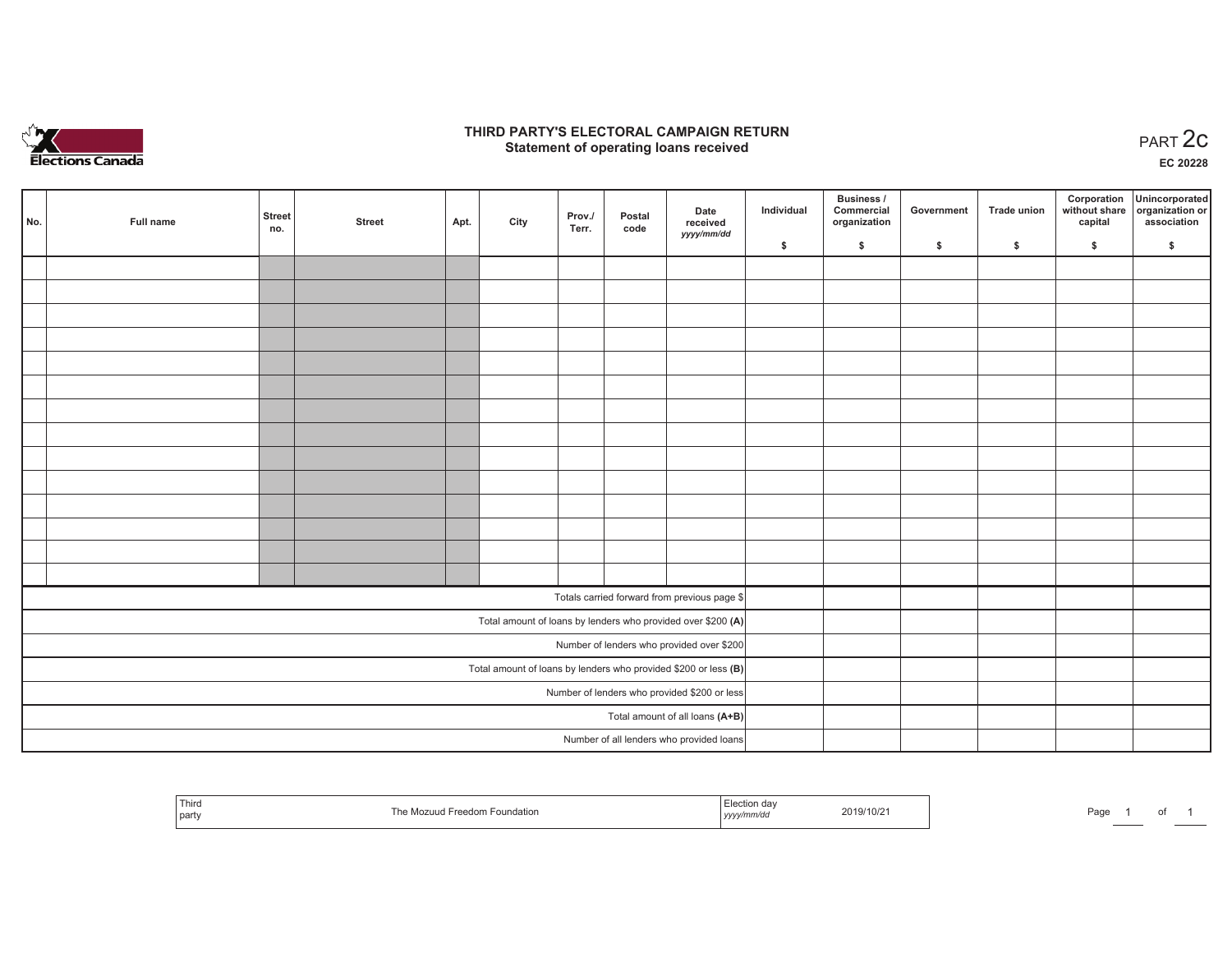

# **THIRD PARTY'S ELECTORAL CAMPAIGN RETURN S** ELECTORAL CAMPAIGN RETURN<br>Summary of inflows PART 2d

| No.   | Type of contributor / lender                    | <b>Monetary</b><br>contributions<br>(Part 2a) | Non-monetary<br>contributions<br>(Part 2b) | Loans<br>(Part 2c) | <b>Total</b> | Number of<br>contributors and<br>lenders |
|-------|-------------------------------------------------|-----------------------------------------------|--------------------------------------------|--------------------|--------------|------------------------------------------|
|       |                                                 | \$                                            | \$                                         | \$                 | \$           |                                          |
| 1.    | Individuals                                     |                                               |                                            |                    |              |                                          |
|       | 2. Businesses / Commercial organizations        | 7,660.00                                      |                                            |                    | 7,660.00     |                                          |
| 3.    | Governments                                     |                                               |                                            |                    |              |                                          |
| 4.    | Trade unions                                    |                                               |                                            |                    |              |                                          |
| 5.    | Corporations without share capital              |                                               |                                            |                    |              |                                          |
|       | 6. Unincorporated organizations or associations |                                               |                                            |                    |              |                                          |
| 7.    | Total (items 1 to 6)                            | 7,660.00                                      |                                            |                    | 7,660.00     |                                          |
| Total |                                                 |                                               |                                            |                    |              |                                          |
|       | 8. Amount of third party's resources used       |                                               |                                            |                    |              |                                          |
| 9.    | Grand total (items 7 and 8)                     | 7,660.00                                      |                                            |                    | 7,660.00     |                                          |

| Third<br>party | `he<br>$r$ <sup>o</sup> $\alpha$ <sup>o</sup> $\alpha$ <sup>n</sup><br>Foundation<br>Mozuud | da<br>vyyy/mm/da<br>,,,, | $19/10/z$ . |
|----------------|---------------------------------------------------------------------------------------------|--------------------------|-------------|
|----------------|---------------------------------------------------------------------------------------------|--------------------------|-------------|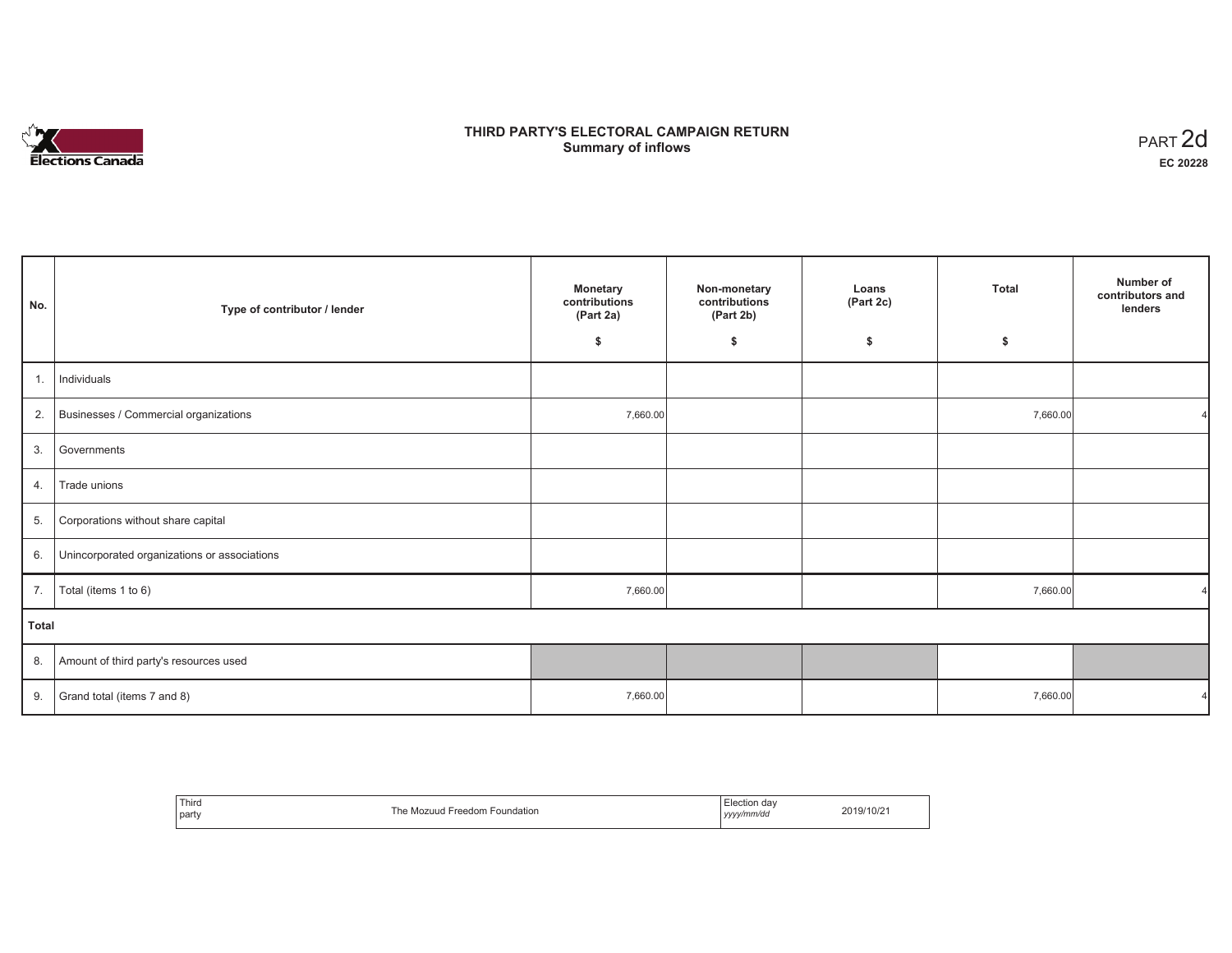

## **THIRD PARTY'S ELECTORAL CAMPAIGN RETURN Statement of expenses incurred for regulated activities that take place during the pre-election period**  *(Only applicable to a fixed-date general election)*

 $_{\sf PART}$ 3a **EC 20228**

For a list of expense types, expense categories and expense subcategories, refer to Annex II in the Instructions.

| No.            | Date<br>incurred<br>yyyy/mm/dd | ED Code<br>(if applicable) | Supplier           | <b>Expense type</b> | Expense<br>category | Expense<br>subcategory | <b>Starting date</b><br>of activity,<br>advertisement<br>or survey<br>yyyy/mm/dd | <b>Ending date</b><br>of activity,<br>advertisement<br>or survey<br>yyyy/mm/dd | Place of activity or<br>advertisement        | <b>Expense amount</b> |
|----------------|--------------------------------|----------------------------|--------------------|---------------------|---------------------|------------------------|----------------------------------------------------------------------------------|--------------------------------------------------------------------------------|----------------------------------------------|-----------------------|
|                |                                |                            |                    |                     |                     |                        |                                                                                  |                                                                                |                                              | \$                    |
| $\overline{1}$ | 2019/09/27                     |                            | Newstalk 1290      | Radio Adv           | Advertising         |                        | 2019/10/07                                                                       | 2019/10/13                                                                     |                                              | 1,977.50              |
| $\overline{2}$ | 2019/10/02                     |                            | <b>Global News</b> | Radio Adv           | Advertising         |                        | 2019/10/07                                                                       | 2019/10/20                                                                     |                                              | 2,339.10              |
|                |                                |                            |                    |                     |                     |                        |                                                                                  |                                                                                |                                              |                       |
|                |                                |                            |                    |                     |                     |                        |                                                                                  |                                                                                |                                              |                       |
|                |                                |                            |                    |                     |                     |                        |                                                                                  |                                                                                |                                              |                       |
|                |                                |                            |                    |                     |                     |                        |                                                                                  |                                                                                |                                              |                       |
|                |                                |                            |                    |                     |                     |                        |                                                                                  |                                                                                |                                              |                       |
|                |                                |                            |                    |                     |                     |                        |                                                                                  |                                                                                |                                              |                       |
|                |                                |                            |                    |                     |                     |                        |                                                                                  |                                                                                |                                              |                       |
|                |                                |                            |                    |                     |                     |                        |                                                                                  |                                                                                |                                              |                       |
|                |                                |                            |                    |                     |                     |                        |                                                                                  |                                                                                |                                              |                       |
|                |                                |                            |                    |                     |                     |                        |                                                                                  |                                                                                |                                              |                       |
|                |                                |                            |                    |                     |                     |                        |                                                                                  |                                                                                |                                              |                       |
|                |                                |                            |                    |                     |                     |                        |                                                                                  |                                                                                |                                              |                       |
|                |                                |                            |                    |                     |                     |                        |                                                                                  |                                                                                |                                              |                       |
|                |                                |                            |                    |                     |                     |                        |                                                                                  |                                                                                |                                              |                       |
|                |                                |                            |                    |                     |                     |                        |                                                                                  |                                                                                |                                              |                       |
|                |                                |                            |                    |                     |                     |                        |                                                                                  |                                                                                | Totals carried forward from previous page \$ |                       |
|                |                                |                            |                    |                     |                     |                        |                                                                                  |                                                                                | Total \$                                     | 4,316.60              |
|                |                                |                            |                    |                     |                     |                        |                                                                                  |                                                                                |                                              |                       |

| Third<br>  party | → Foundation<br>-reeaom<br>″∪∠uu⊾ | ソソソソ | $3/10/2^{-1}$<br>2019/ | ، صد<br>'dG |  |  |
|------------------|-----------------------------------|------|------------------------|-------------|--|--|
|------------------|-----------------------------------|------|------------------------|-------------|--|--|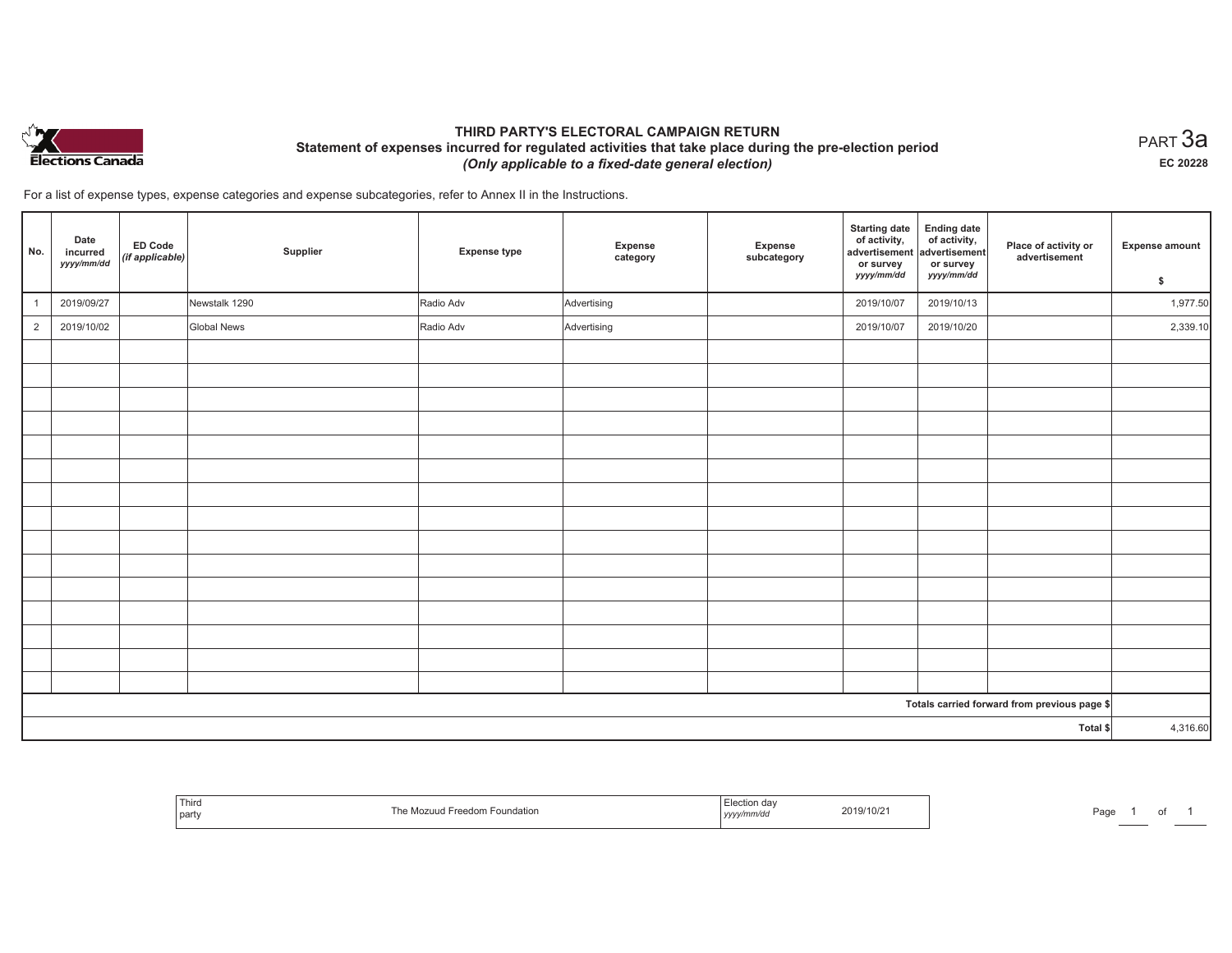

# **THIRD PARTY'S ELECTORAL CAMPAIGN RETURN Statement of expenses incurred for regulated activities that take place during the election period**<br>PART  $3\mathsf{b}$

**EC 20228**

of 1

For a list of expense types, expense categories and expense subcategories, refer to Annex II in the Instructions.

| No.      | Date<br>incurred<br>yyyy/mm/dd | ED Code<br>(if applicable) | Supplier | <b>Expense type</b> | Expense<br>category | Expense<br>subcategory | <b>Starting date</b><br>of activity,<br>advertisement<br>or survey<br>yyyy/mm/dd | Ending date<br>of activity,<br>advertisement<br>or survey<br><i>yyyy/mm/dd</i> | Place of activity or<br>advertisement        | Expense amount<br>\$ |
|----------|--------------------------------|----------------------------|----------|---------------------|---------------------|------------------------|----------------------------------------------------------------------------------|--------------------------------------------------------------------------------|----------------------------------------------|----------------------|
|          |                                |                            |          |                     |                     |                        |                                                                                  |                                                                                |                                              |                      |
|          |                                |                            |          |                     |                     |                        |                                                                                  |                                                                                |                                              |                      |
|          |                                |                            |          |                     |                     |                        |                                                                                  |                                                                                |                                              |                      |
|          |                                |                            |          |                     |                     |                        |                                                                                  |                                                                                |                                              |                      |
|          |                                |                            |          |                     |                     |                        |                                                                                  |                                                                                |                                              |                      |
|          |                                |                            |          |                     |                     |                        |                                                                                  |                                                                                |                                              |                      |
|          |                                |                            |          |                     |                     |                        |                                                                                  |                                                                                |                                              |                      |
|          |                                |                            |          |                     |                     |                        |                                                                                  |                                                                                |                                              |                      |
|          |                                |                            |          |                     |                     |                        |                                                                                  |                                                                                |                                              |                      |
|          |                                |                            |          |                     |                     |                        |                                                                                  |                                                                                |                                              |                      |
|          |                                |                            |          |                     |                     |                        |                                                                                  |                                                                                |                                              |                      |
|          |                                |                            |          |                     |                     |                        |                                                                                  |                                                                                |                                              |                      |
|          |                                |                            |          |                     |                     |                        |                                                                                  |                                                                                |                                              |                      |
|          |                                |                            |          |                     |                     |                        |                                                                                  |                                                                                |                                              |                      |
|          |                                |                            |          |                     |                     |                        |                                                                                  |                                                                                |                                              |                      |
|          |                                |                            |          |                     |                     |                        |                                                                                  |                                                                                |                                              |                      |
|          |                                |                            |          |                     |                     |                        |                                                                                  |                                                                                |                                              |                      |
|          |                                |                            |          |                     |                     |                        |                                                                                  |                                                                                | Totals carried forward from previous page \$ |                      |
| Total \$ |                                |                            |          |                     |                     |                        |                                                                                  |                                                                                |                                              |                      |

| , rhird<br>party |  | $110\%$ | .<br>്ദ്ധല |
|------------------|--|---------|------------|
|------------------|--|---------|------------|